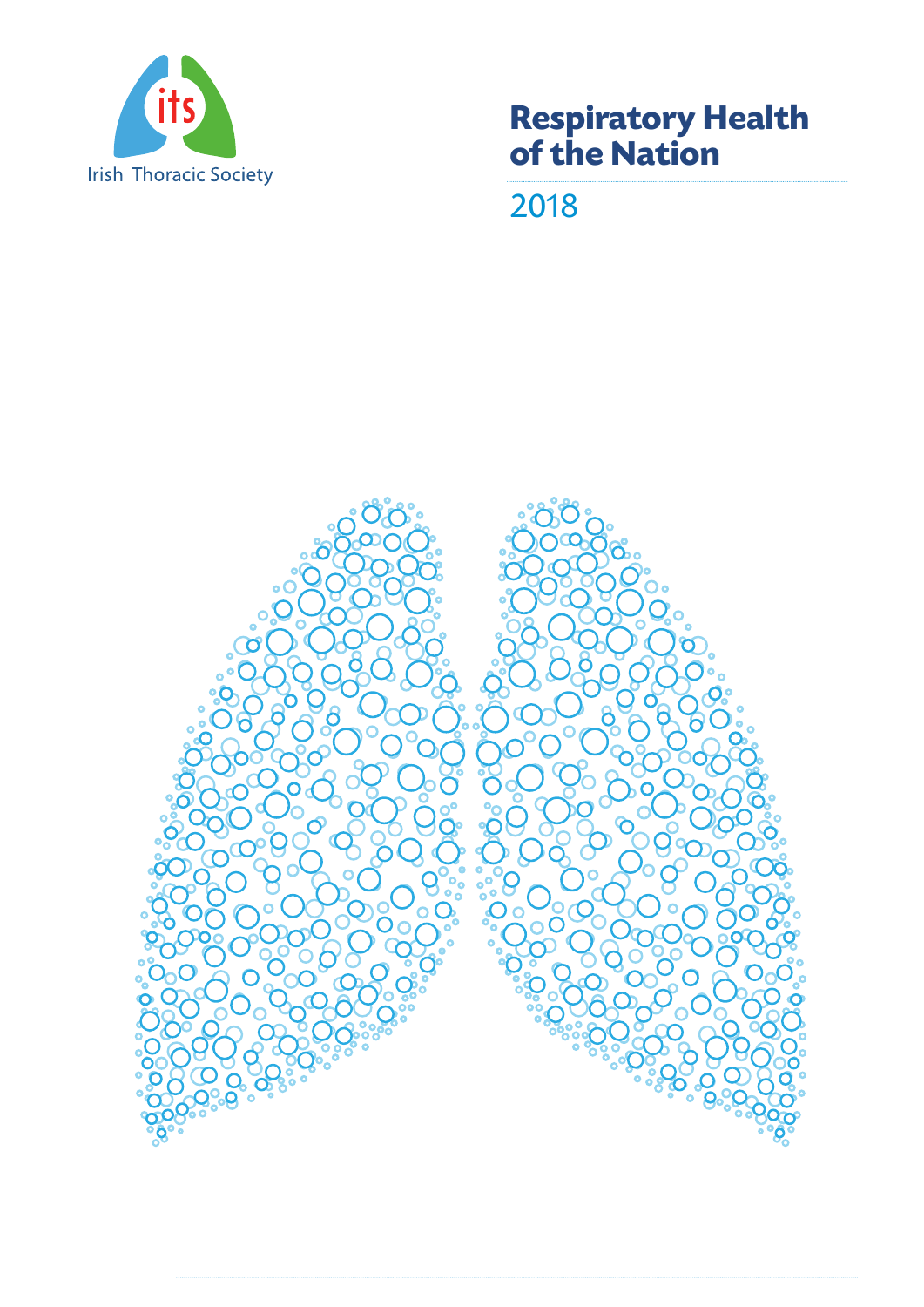| <b>Foreword</b>          |                                                                       | $\mathbf{2}$ |
|--------------------------|-----------------------------------------------------------------------|--------------|
| <b>Executive Summary</b> |                                                                       | 4            |
| 1                        | Introduction and Methodology                                          | 8            |
| 2                        | Overview of the Burden of Respiratory Disease in Ireland              | 13           |
| з                        | Lung Cancer and Mesothelioma                                          | 33           |
| 4                        | Chronic Obstructive Pulmonary Disease (COPD) including Bronchiectasis | 39           |
| 5                        | Pneumonia and Acute Lower Respiratory Infection (Unspecified)         | 50           |
| 6                        | Asthma                                                                | 55           |
| 7                        | <b>Cystic Fibrosis</b>                                                | 62           |
| 8                        | Chronic Interstitial Lung Disease and Sarcoidosis                     | 66           |
| 9                        | Obstructive Sleep Apnoea                                              | 69           |
|                          | <b>10</b> Pulmonary Vascular Disease                                  | 72           |
| 11                       | Respiratory Diseases Due to External Agents                           | 75           |
|                          | <b>12</b> Respiratory Infectious Diseases                             | 79           |
|                          | <b>13</b> Tuberculosis                                                | 85           |
|                          | <b>14</b> Paediatric Respiratory Disease                              | 91           |
| 15                       | Respiratory Disease Burden for Older People                           | 100          |
|                          | <b>16</b> Future Direction                                            | 108          |
|                          | <b>Appendix</b>                                                       |              |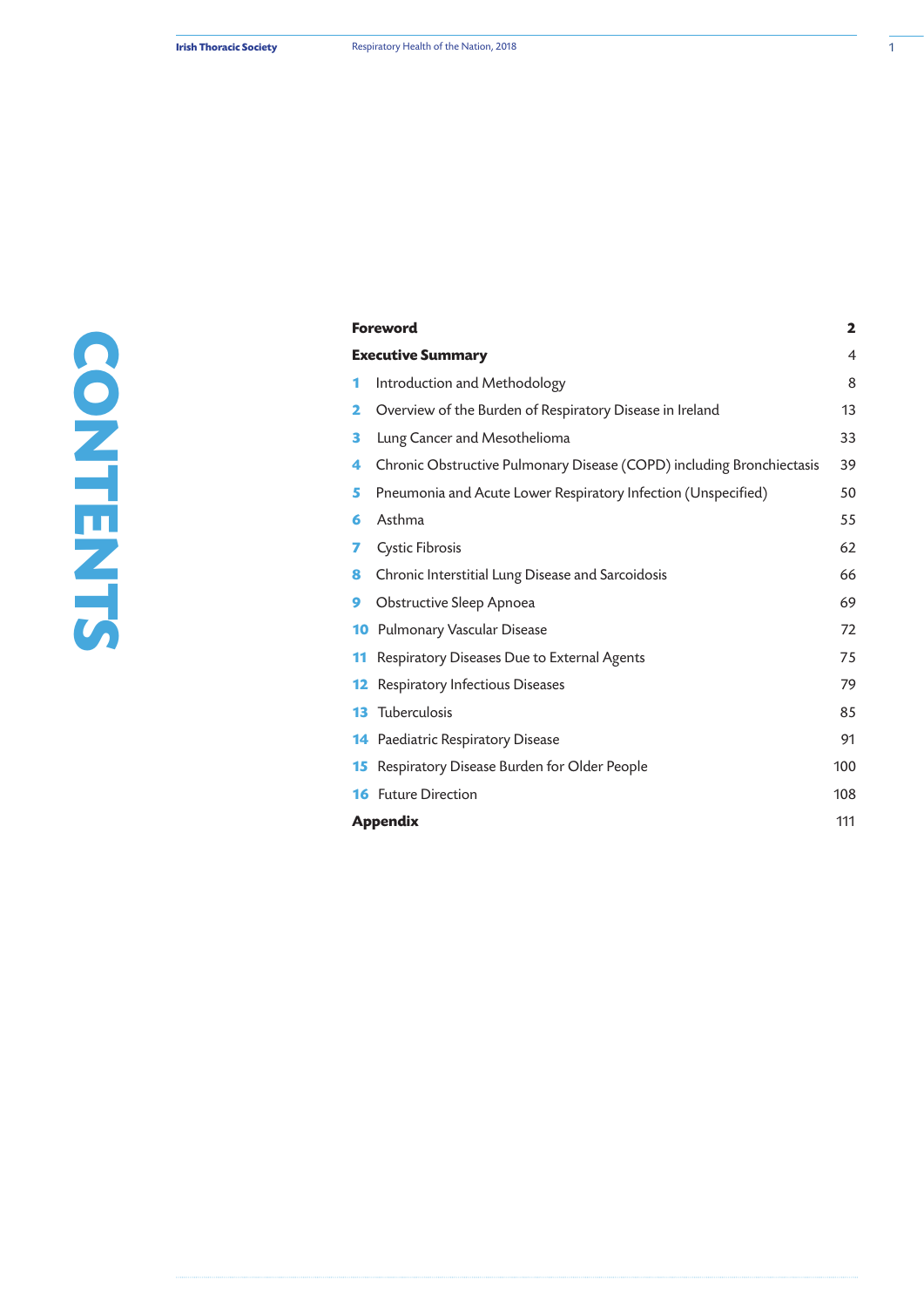# **FOREWORD HOREWERE**

The lungs are essential for life and all of us at one time or another have experienced breathlessness, a common and often chronic and disabling symptom for people with respiratory disease. The Irish Thoracic Society is the national organisation representing respiratory healthcare professionals on the island of Ireland.

The society is dedicated to leading and advancing the care of people with respiratory illness. On behalf of all our members, I wish to congratulate Dr Máire O'Connor, Ms Eimir Hurley, and Professor Terry O' Connor and thank them for this vital and comprehensive work that brings into strong focus the burden and breadth of respiratory diseases in Ireland.

It is now 15 years since Drs Neil Brennan and Terry O'Connor compiled their first report on behalf of the Irish Thoracic Society that identified the complexity, scale and cost of respiratory diseases in Ireland. They entitled their report INHALE – Ireland Needs Healthier Airways and Lungs – the Evidence, and it was a major milestone for respiratory care in this country. In it they demonstrated that respiratory disease was the most commonly reported long-term illness in young adults, the most common reason to visit a GP in Ireland and that one in five deaths in Ireland was due to respiratory conditions. Changes in mortality, morbidity and management of lung diseases were subsequently tracked for their second INHALE report published in 2008.

Much good work has taken place over the last two decades and the Society acknowledges the developments in Ireland that have led to improvements in respiratory care. Genuine leadership was shown in efforts to improve the air we breathe both outdoors and in the workplace and there is in place a multi-faceted Tobacco Free Ireland strategy. Yet there is still much to do as tobacco smoking remains our leading cause of preventable death. The work of the National

Programmes for cancer and cystic fibrosis has resulted in advances in care and outcomes for patients with these conditions. National Clinical Programmes for Asthma and COPD will provide models of care and many quality initiatives for patients with these common diseases. We welcome recent appointments of Advanced Nurse Practitioners that have the potential to augment services, improve lengths of stay and reduce pressure on emergency departments. Yet some of our hospitals do not yet have access to consultant respiratory specialists, the numbers of which lag well behind other EU countries, and so the care of chronic lung disease falls back on under-resourced and over-stretched primary care providers. Basic elements of quality care such as pulmonary rehabilitation continue to be severely limited for our patients compared to other countries. Thus, despite the improvements, many challenges clearly remain. While we welcome the over-arching vision for the provision of healthcare to our citizens contained in the Sláintecare Strategy, this must incorporate a responsive approach to the specific challenge of respiratory disease in order to impact on the significant burden on our population and health services highlighted in this report.

The authors of Respiratory Health of the Nation 2018 include not just an over-view of the impact of respiratory disease in Ireland but also of eleven common conditions and two key population groups - children and older people. The data herein provides us with the most accurate and comprehensive picture to date of our nation's respiratory health. Some key findings include that respiratory disease now accounts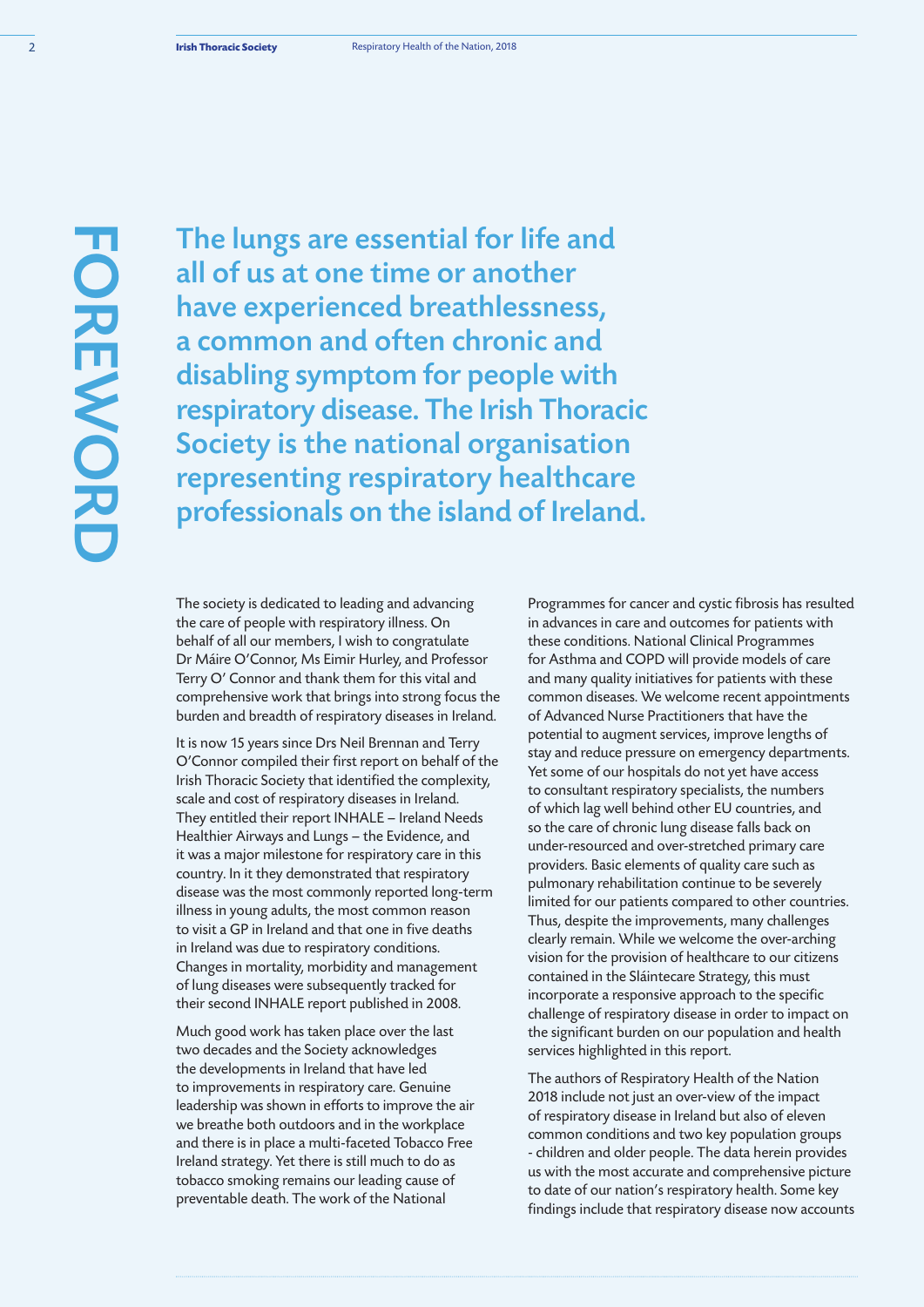for more hospitalisations than that for cardiovascular and non-lung cancer cases combined and that the vast majority of these are for emergency, unscheduled care. Our death rate from respiratory diseases is the fourth highest in the EU-28 and 38.2% higher than the EU average. Furthermore, in the period between 2008 and 2016 covered by this report the number of deaths from respiratory disease increased by 14.6%. This compared with a 7.5% drop in cardiovascular deaths during the same time. Indeed, as many respiratory conditions such as COPD and sleep apnoea, which is estimated to affect up to 100,000 adults in Ireland, are under-recognised, these data may not quantify the true impact.

What is clear from this report is that respiratory disease affects people at all stages of life, disproportionately affects those from lower socio-economic groups and includes conditions that may be prevented or at least detected earlier through awareness, lifestyle choices and access to co-ordinated and specialist services. These chronic respiratory diseases in addition have adverse and under-appreciated economic effects on families and communities. We need to prepare for the growing burden of lung disease on our health services due to our growing and ageing population by ensuring that adequate resources and best evidence based practice is used to care for them; we need to be vigilant for communicable and emerging infections including multi-drug resistant TB; and we need to meet the challenge of providing continuity of care for conditions such as COPD through integrated care with a properly resourced primary care community.

The authors should be commended by all for this vital report which has illuminated the toll of respiratory disease on our nation and will be critical reading for all involved in the planning and delivery of healthcare. In their conclusion they recommend six areas of action for Respiratory Health in Ireland. The European Respiratory Society has recently made a public health call to action to improve respiratory health that enunciates ten principles for Lung Health. Taken together these include a structured, co-ordinated and funded approach to tackling chronic lung diseases in which all stakeholders – policymakers, patients and carers – collaborate to lead on improvements in respiratory health.

The Irish Thoracic Society now calls for a Taskforce that would be charged with delivering an over-arching Respiratory Strategy for the nation. The principles of this would include maintenance of good lung health throughout life, the early detection and recognition of respiratory disease, the collection of data to establish the true prevalence and outcome of respiratory diseases, and an integrated and resourced model for delivery of care for our patients in the most appropriate setting.

Professor Ross Morgan President, the Irish Thoracic Society

December 2018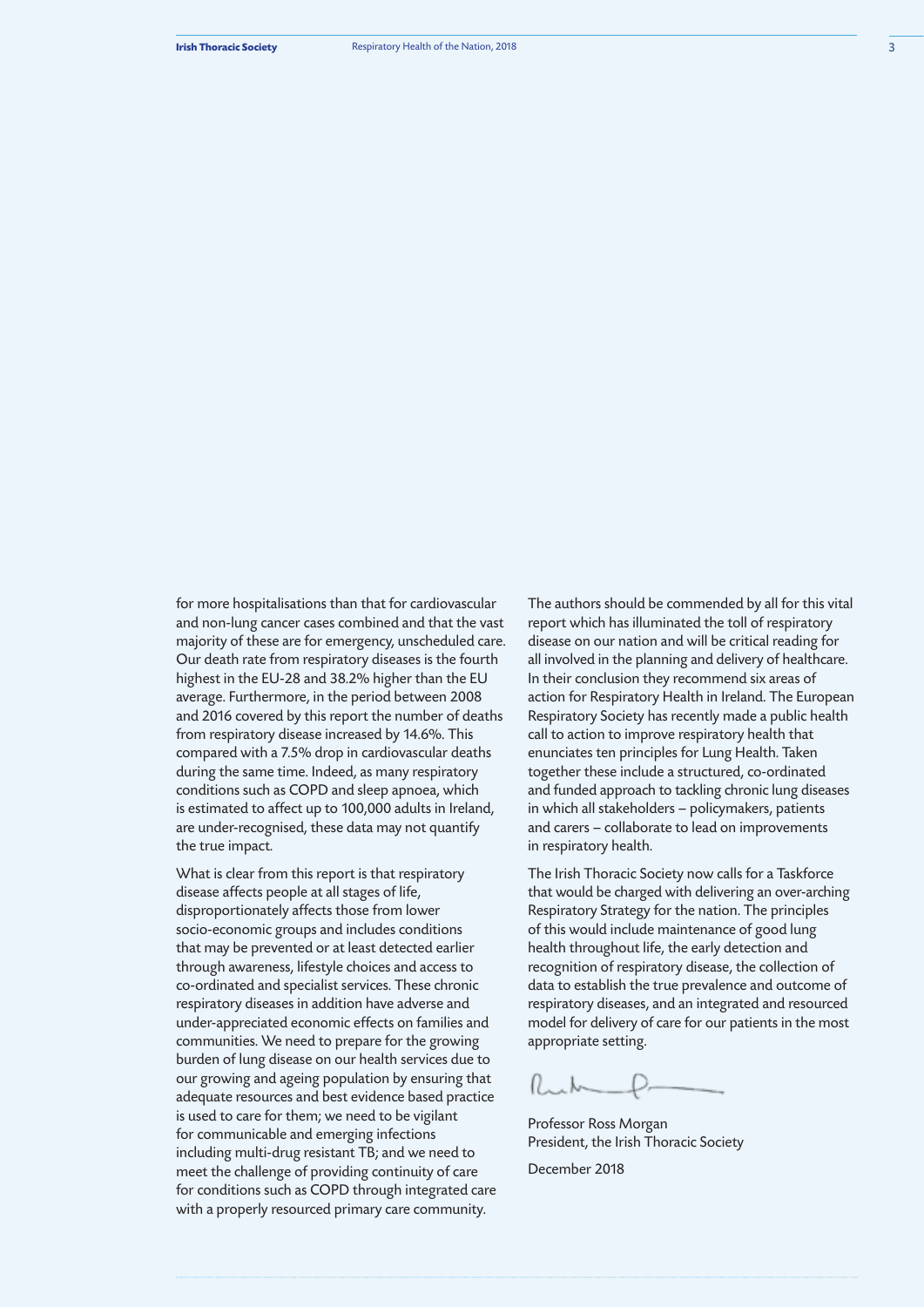Respiratory disease includes a wide range of acute and chronic diseases that substantially contribute to the medical and economic burden on Ireland's health system. Respiratory disease led to 5,720 deaths and 14.3% of all inpatient hospitalisations in Ireland in 2016. Respiratory disease causes almost one in 5 deaths in Ireland.

Respiratory disease places a huge burden on individuals, the Irish population and the health services. National data is not available for primary care but the burden is reflected by the fact that 20% (19.3% of males, 20.6% of females) of those with full General Medical Services (GMS) coverage for the entire year, filled at least one prescription for respiratory medications in 2016. Respiratory medication cost 11% of the GMS budget and 12% of the Drugs Payment Scheme (DPS) budget in 2016.

Over the period 2009-2016, respiratory disease accounted for the highest proportion of inpatient hospitalisations and bed-days used in public hospitals compared to other diseases. In 2016 this figure was 92,391 (14.3%) inpatient hospitalisations and 578,319 (15.8%) inpatient bed days. Comparable figures for cardiovascular disease were 8.2% and 11.3% and for non-respiratory cancers, 4.7% and 8.0%.

The majority of hospitalisations for respiratory disease were emergencies – 84.8% of the 92,391 in 2016, accounting for over half a million bed days (519,587), which equates to 18.7% of all emergency hospitalisations and 20.1% of emergency bed-days. The comparable figure for cardiovascular disease was 10.7% and 14.3%.

Many respiratory diseases are more common in lower socio-economic groups. There is a correlation between some of the most common lung diseases and social deprivation. For COPD and lung cancer, this can be explained in part by higher rates of smoking, as well as greater exposure to air pollution and adverse

factors in childhood. There are geographical and socio-economic variations in mortality from respiratory disease in Ireland.

### **Lung Cancer**

Lung cancer accounted for 1,864 deaths (20.6% of cancer deaths) in Ireland in 2016. This was an increase of 11.8% (1,668) on the 2007 figure. However, in the same period, the age standardised mortality rate per 100,000 population reduced from 63.2 in 2007 to 56.2 in 2016. In both males and females, lung cancer is the leading cause of cancer deaths.

Over a quarter of patients (26%) presented initially as emergencies. Those resident in more deprived areas were more likely to present as emergencies. Both males and females in lower socio-economic groups had at least double the incidence of lung cancer, compared to those in higher socio-economic groups.

### **Chronic Obstructive Pulmonary Disease (COPD)**

The prevalence of COPD in Ireland is unknown. COPD places a significant burden of disease on people and health services in Ireland. It is second only to lung cancer as a cause of death from respiratory disease. It is responsible for more deaths than any nonrespiratory cancer.

In 2016, among those with GMS eligibility, medication costs for COPD were €67.6 million. Ireland has the highest hospitalisation rate among selected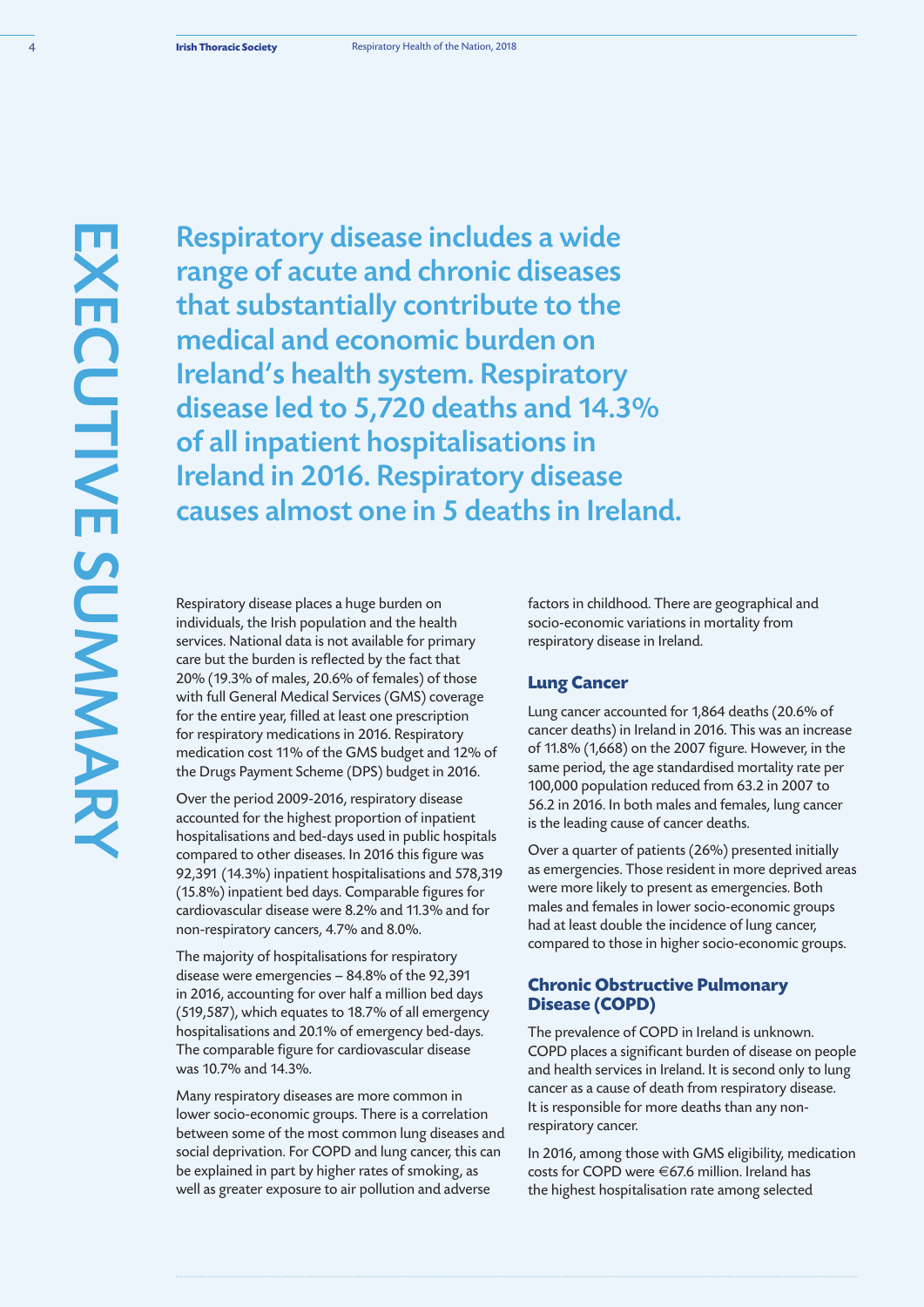OECD countries. In 2016, the Irish age standardised hospitalisation rate for COPD was 389 per 100,000 population, with 15,979 inpatient hospitalisations using 124,847 inpatient bed days. Over 87% of COPD hospitalisations are as emergencies. The majority of hospitalisations are in the older age group.

There are regional variations in both mortality and hospitalisations with the inland/midland counties particularly affected.

### **Pneumonia and Acute Lower Respiratory Infection (unspecified)**

Pneumonia is the 5th most frequent cause of death in Ireland. In 2016, it caused over 1,000 deaths, compared to 1,125 in 2007. It is the third commonest cause of death from respiratory disease.

Although people with pneumonia and acute lower respiratory infections (unspecified) are largely treated in the community setting, in 2016 they accounted for 31.7% (29,293) of respiratory inpatient hospitalisations and 40.3 % (231,819) of respiratory inpatient bed days. 58.4% of these hospitalisations were among those aged 65 years and over; 98% of hospitalisations were emergencies.

### **Asthma**

Ireland has one of the highest rates of asthma in the world. Current estimates suggest that the prevalence of doctor-diagnosed asthma in children ("asthma ever") is 21.5% and 7-9.4% in adults. As it typically

begins earlier in life than many other chronic diseases, it can impose a high lifetime burden on individuals, caregivers and the community.

Relatively speaking the numbers of patients dying each year from asthma are small (<75). The majority (>70%) of deaths occur in those aged over 70 years. In recent years, the 5 year standardised mortality rate has started to increase. For 2012-2016 it was 1.92 compared with the low of 1.67 in 2010-2014.

The number of day case hospitalisations for asthma increased from 1,336 in 2009 to 2,889 in 2016. In terms of inpatient hospitalisation, the age standardised rate in 2016 was 46 per 100,000 population. 97% of hospitalisations were emergencies. Ireland's age standardised hospitalisation rate does not differ significantly from the OECD average.

### **Cystic Fibrosis**

Cystic fibrosis is a chronic inherited disease of both childhood and adulthood. Ireland has one of the highest global incidences of cystic fibrosis. Seven mutations of the CFTR gene account for over 80% of cystic fibrosis cases in Ireland. The F508del mutation which causes severe or classic cystic fibrosis is a more common cause of cystic fibrosis in Ireland than in many other countries.

Newborn screening for cystic fibrosis commenced in the Republic of Ireland in July 2011. Since that time the numbers of new patients diagnosed following symptomatic presentation annually is approximately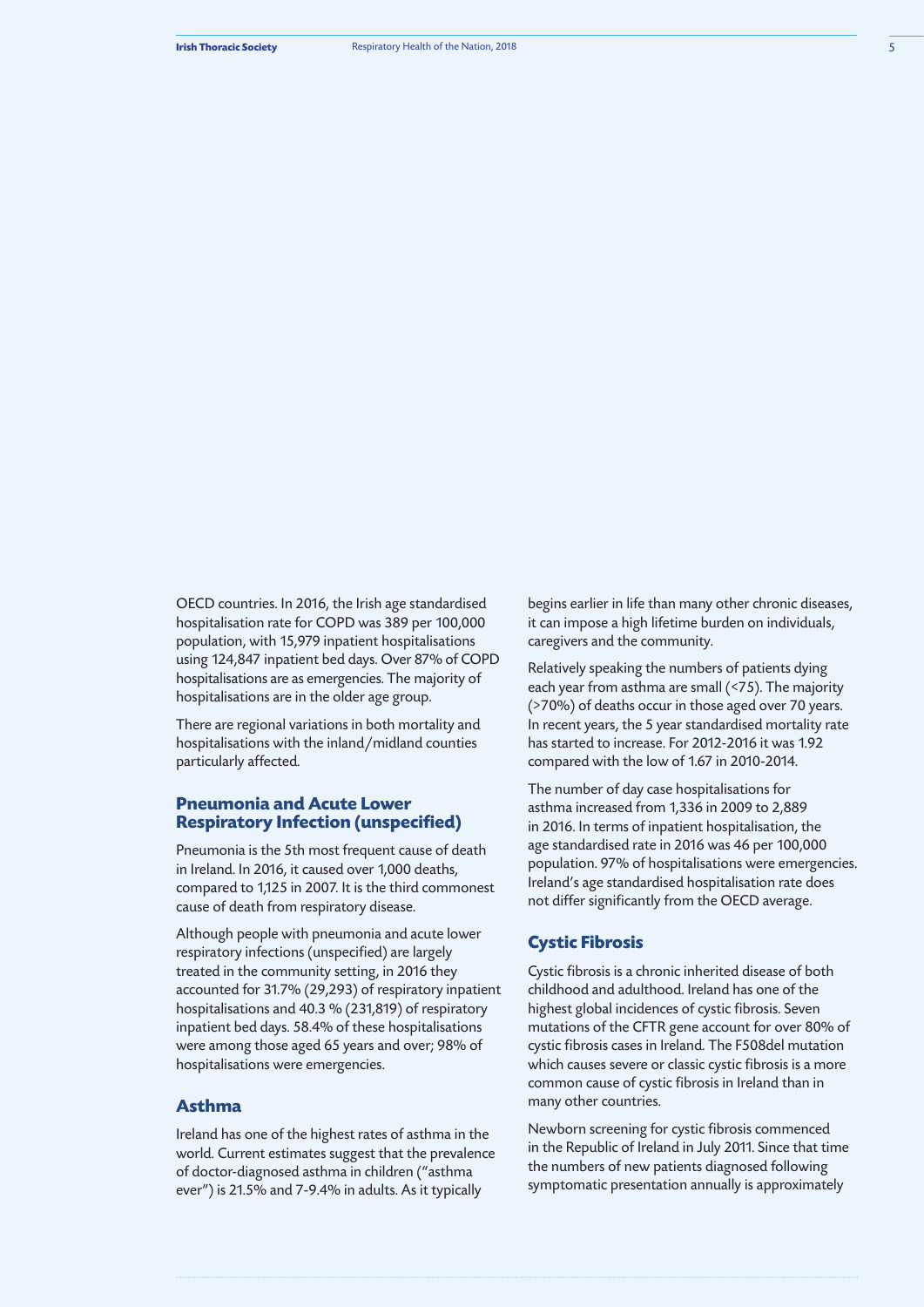25%. Although still a potentially lethal disease the median age of death has increased in the last decade from 23 years to 32.5 years.

There has been little change in the number of inpatient hospitalisations over recent years. In 2016, there were 1,110 of which 72% were as emergencies. The majority of hospitalisations were in the age group 16-64 years.

### **Interstitial Lung Disease and Sarcoidosis**

Sarcoidosis and idiopathic pulmonary fibrosis are amongst the more common of the 300-plus interstitial lung diseases. There are approximately 350 deaths each year from these conditions in Ireland. Each year there are approximately 900 day cases and almost as many inpatient hospitalisations with these diagnoses. The national prevalence or incidence is not available for these diseases. It is hoped that the national hospital based registry commenced in 2016 for idiopathic pulmonary fibrosis will provide valuable information in the future.

### **Obstructive Sleep Apnoea**

Obstructive sleep apnoea syndrome (OSAS) is increasingly recognised as a public health problem internationally. There is no data available nationally on its prevalence in Ireland. However, given its link with obesity, and Ireland's obesity epidemic, it can be assumed to be a potentially sizable problem in Ireland.

As a reflection of this, the number of hospitalisations almost doubled between 2007 and 2016 (1,203 to 2,241), sleep studies were among the top 20 principal procedures reported by acute hospitals in 2016, they were among the top 5 procedures for elective hospitalisations, and sleep disorders were the 4th most common principal diagnoses among elective inpatient hospitalisations in 2016.

### **Pulmonary Vascular Disease**

Numbers dying from pulmonary embolism in Ireland have changed little in recent years despite the increase in population. National data is not available on its incidence. The 1,426 inpatient hospitalisations in 2016 are an underestimate of its impact on health and health services. The prevalence of pulmonary hypertension, a progressive often fatal disease, is unknown in Ireland. As for other countries, it is probably under recognised in Ireland.

### **Respiratory Diseases Due to External Agents**

While the majority of diseases in this group are related to occupations or occupational practices which in turn impact on their incidence and prevalence, an exception to this is pneumonitis due to inhalation of solids and liquids which accounted for 96.6% (258) of deaths in this group in 2015.

In 2016, pneumonitis due to inhalation of solids and liquids accounted for 96% of inpatient hospitalisations (1,946) in this group and shows a persistent rising trend since 2009. In 2016, 76.5% of those hospitalised were aged 65 years and over. Over 99% were admitted as emergencies.

### **Respiratory Infectious Diseases**

Respiratory infectious diseases continue to cause considerable morbidity in Ireland. Many are notifiable and therefore incidence data is available. The best protection against influenza, the world's most important viral disease, is vaccination of vulnerable individuals. There is considerable room for improvement on vaccination uptake in Ireland. Influenza places major strains on the acute hospital system despite being mainly dealt with in the community.

While childhood vaccination programmes have positively impacted on many diseases, challenges remain in achieving the required 95% uptake in all geographical areas and population groups. In addition, protection of those vulnerable to infection due to age or chronic disease, including respiratory, by vaccination is inadequate in Ireland.

### **Tuberculosis**

While the number of cases of tuberculosis (TB) has fallen over the last decade, this decline has levelled off in the past two years. In 2016, 318 cases were notified and 20 people died from TB. In 2016, the highest age specific incidence rate was in those aged 25-34 years.

42.6% (136) of cases notified in 2016 lived in HSE East. The areas with the highest crude incidence were Dublin North West and Dublin North Central, which are both areas of higher social deprivation.

### **Paediatric Respiratory Diseases**

25% of children's consultations with General Practitioners are for respiratory problems. Acute respiratory infections, such as influenza and RSV, continue to cause major morbidity in the paediatric population. The uptake of vaccination programmes is less than the recommended 95% for many diseases nationally.